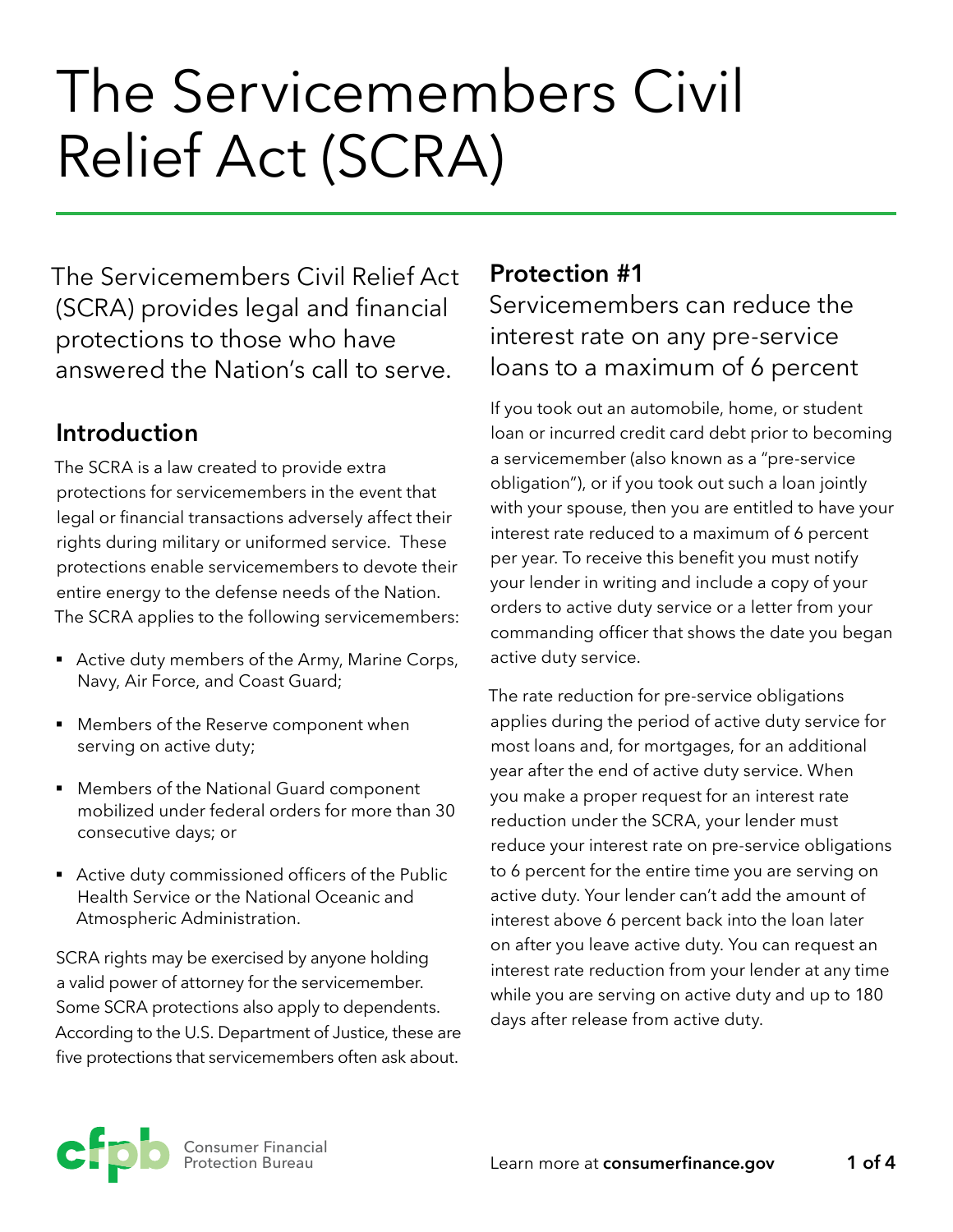A lender can't revoke your loan or credit account, change the terms of your credit, or refuse to grant you credit just because you exercised your SCRA rights. In addition, a lender can't furnish negative information to a credit reporting company just for invoking your SCRA rights. Remember, the SCRA requires your lender to reduce your interest rate in certain circumstances – but you still have to pay back your debts.

#### **Protection #2**

## Servicemembers have some protections against default judgments in civil cases

If you are sued while a servicemember on active duty, you have certain legal protections under the SCRA. These include some protections from a default judgment in a civil action. A default judgment is a court order in favor of the party or "plaintiff" suing you when you did not appear or defend yourself against the lawsuit.

Some of your rights under the SCRA include:

- Before the court can enter a default judgment, the party suing you must file an affidavit with the court stating whether or not you are in active duty service, and provide facts in support of that statement. If the party suing you is unable to determine whether you are in active duty service, the affidavit must state that fact.
- If you are in active duty service and have not appeared in a case against you, the court may not enter a default judgment until after it appoints an attorney to represent you.
- § The court also has to permit a delay of proceedings for at least 90 days if certain conditions are met.

# **Protection #3**  Servicemembers have special protections against foreclosure on their home

If you took out a mortgage before entering active duty service, you can't be foreclosed on without a court order, unless you have waived your rights. This protection applies while you are on active duty and for an additional one year after leaving active duty. This protection also applies in states that do not require a court order to foreclose and whether or not you told your lender or servicer about your servicemember status.

Under this SCRA protection, a court may also on its own – and must upon request by a servicemember – pause or stay a foreclosure proceeding or adjust the loan, provided that the servicemember's ability to pay the loan is materially affected by his or her active duty service.

As noted in protection #2, the SCRA also provides servicemembers with protections against default judgments, which are rulings against a party to a lawsuit because he or she didn't appear in court. This protection applies to foreclosure cases before a judge.

## **Protection #4**

Servicemembers have special protections against repossession of their property

In some circumstances, the SCRA prohibits creditors from repossessing your personal property, including your vehicle, without a court order. That means that even if you violate a contract by, for example, failing to make your monthly payments, the creditor must first file a lawsuit and get an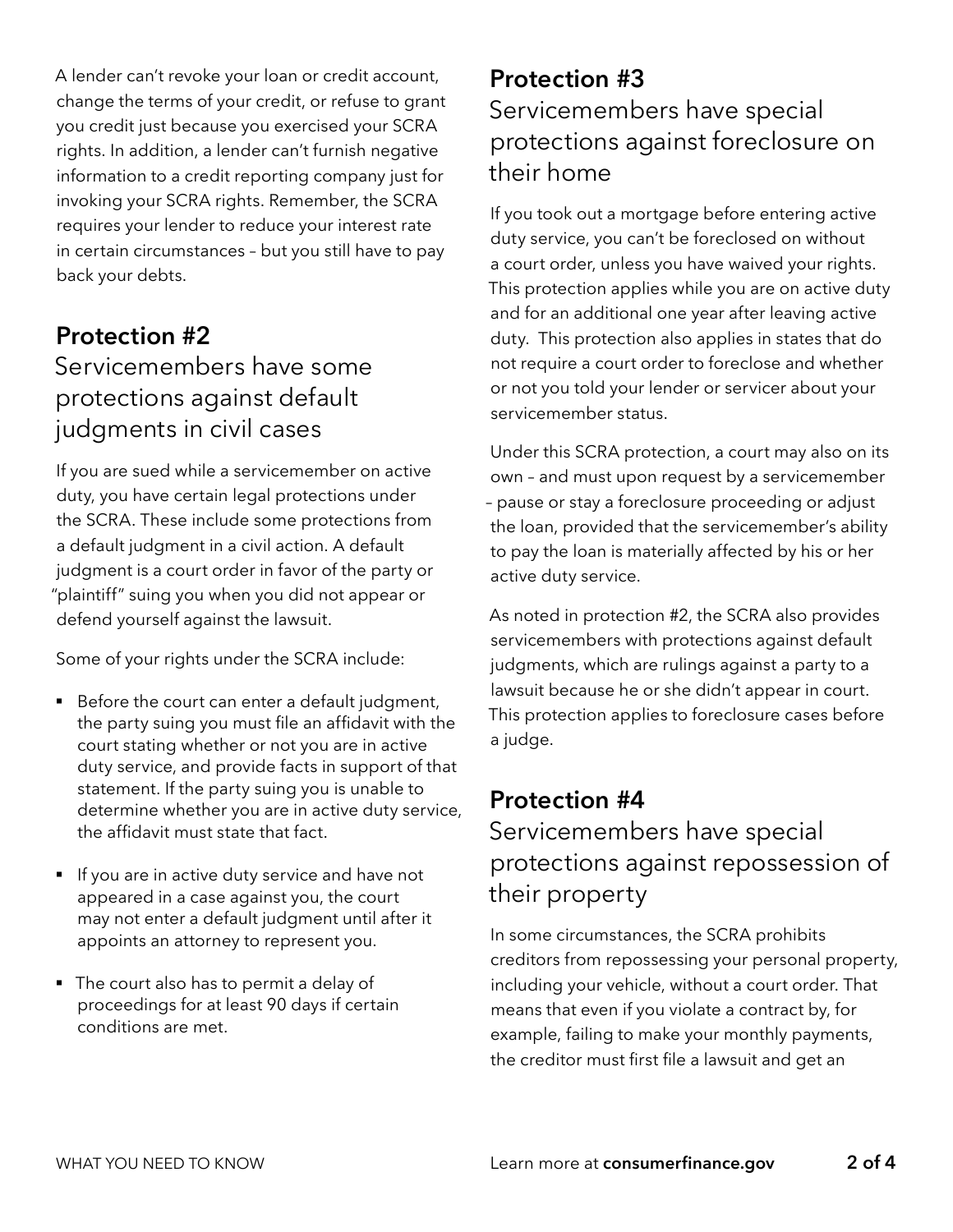order from a judge before your vehicle or personal property can be repossessed. This protection applies only if you:

- purchased or leased a vehicle, or other personal property, before entering active duty service; and
- made a deposit or installment payment on a vehicle, or other personal property, before entering active duty service.

These federal protections under the SCRA are in addition to any other protections you might have under your state law.

Even if you're protected by the SCRA from repossession without a court order, failing to pay your bills could result in violating your contract. As a result, you may be charged fees associated with your failure to pay, such as a late fee. Your missed payments can also be reported to credit reporting companies, and the creditor can try to collect the debt, including by filing a lawsuit against you.

# **Protection #5**

# Servicemembers may be able to terminate residential housing and automobile leases without penalty

The SCRA provides servicemembers with the right to terminate residential leases of property that is occupied or intended to be occupied by a servicemember or his or her dependents. If you signed a lease for housing prior to active duty service, or if you're already serving on active duty and receive Permanent Change of Station (PCS) or deployment orders for a period of at least 90 days, then you should be able to terminate your housing lease without penalty.

To terminate your housing lease, you or someone exercising a power of attorney on your behalf

must submit to your landlord a written notice of termination and a copy of your orders – or a letter from your commanding officer – by hand delivery, or by private carrier, or by regular postal mail with return receipt requested.

If your lease requires monthly rent payments, termination of a housing lease is effective 30 days after the first date on which the next rental payment is due and payable after the date on which the termination notice is delivered.

In addition to this right for residential leases, under certain circumstances, the SCRA also allows servicemembers to cancel or terminate an auto lease without paying early termination charges or penalties. In order to terminate an auto lease without penalty under the SCRA, you must have entered into the lease:

- Prior to entering active duty, and then been called onto active duty for 180 days or longer; or
- During active duty, and then received orders for:
	- a PCS from a location inside the continental United States (CONUS) to a location outside the continental United States (OCONUS), or a PCS from a location OCONUS to any new location, or
	- deployment with a military or uniformed unit or in support of a military or uniformed operation for 180 days or longer.

Carefully read your lease terms and consider your situation before signing a contract. The SCRA does not allow you to terminate your contract if you receive PCS orders from one CONUS location to another CONUS location, so if you know you may receive those type of PCS orders, make sure your lessor will allow the vehicle you intend to lease to be taken out of state.